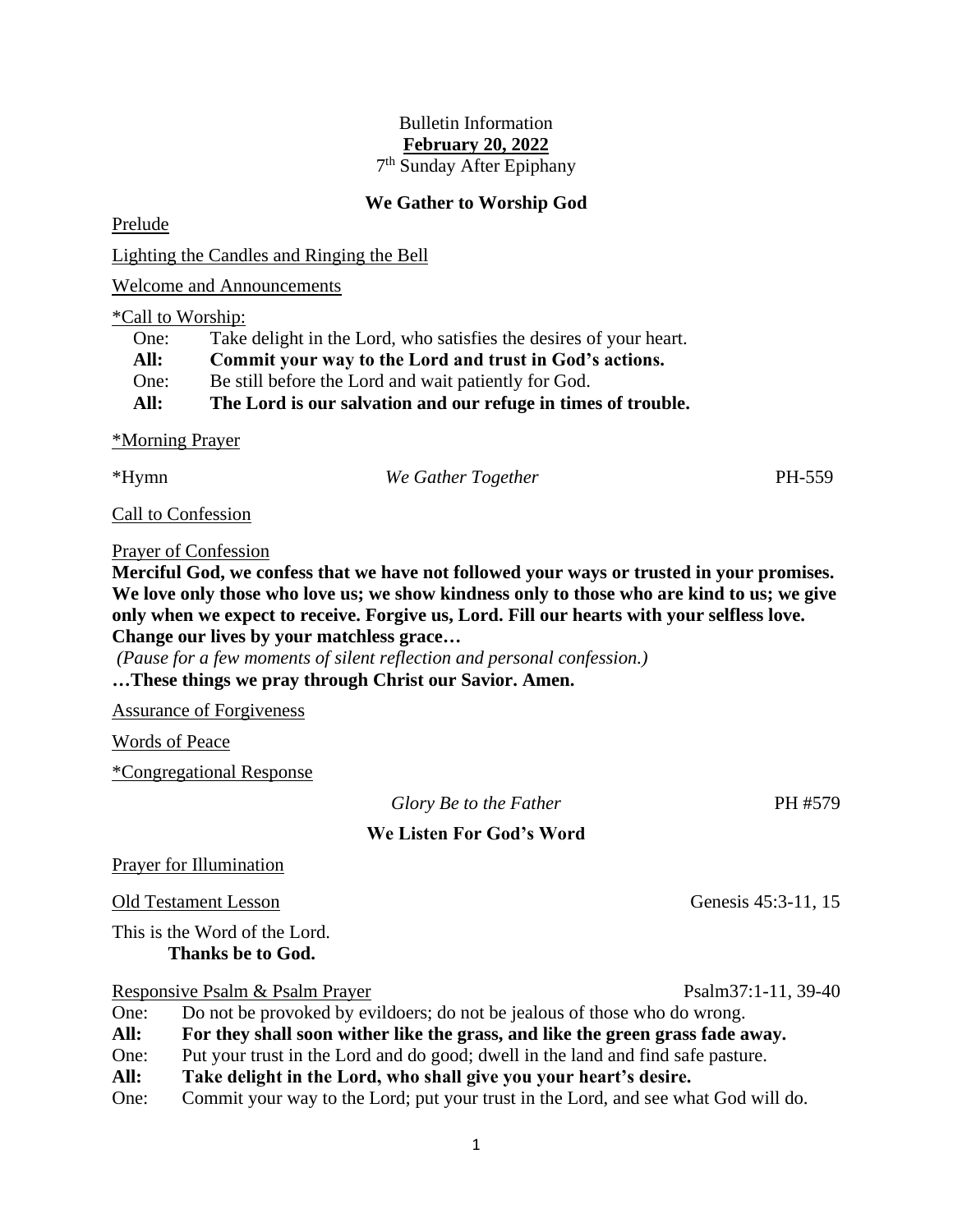|          | case like the noonday sun.                                                                                                                                                                                                                    |                                                                                                                                                                                                                                                                                           |  |  |  |
|----------|-----------------------------------------------------------------------------------------------------------------------------------------------------------------------------------------------------------------------------------------------|-------------------------------------------------------------------------------------------------------------------------------------------------------------------------------------------------------------------------------------------------------------------------------------------|--|--|--|
| One:     | Be still before the Lord and wait patiently. Do not be provoked by the one who<br>prospers, the one who succeeds in evil schemes.                                                                                                             |                                                                                                                                                                                                                                                                                           |  |  |  |
| All:     |                                                                                                                                                                                                                                               | Refrain from anger, leave rage alone; do not be provoked; it leads only to evil.                                                                                                                                                                                                          |  |  |  |
| One:     | For evil doers shall be cut off, but those who hope in the Lord shall possess the land.                                                                                                                                                       |                                                                                                                                                                                                                                                                                           |  |  |  |
| All:     |                                                                                                                                                                                                                                               | In a little while the wicked shall be no more; even if you search out their place,                                                                                                                                                                                                        |  |  |  |
|          | they will not be there.                                                                                                                                                                                                                       |                                                                                                                                                                                                                                                                                           |  |  |  |
| One:     | But the lowly shall possess the land; they will delight in abundance of peace.                                                                                                                                                                |                                                                                                                                                                                                                                                                                           |  |  |  |
|          | in time of trouble.                                                                                                                                                                                                                           | But the deliverance of the righteous comes from you, O Lord; you are their stronghold                                                                                                                                                                                                     |  |  |  |
| All:     |                                                                                                                                                                                                                                               |                                                                                                                                                                                                                                                                                           |  |  |  |
|          | You, O Lord, will help them and rescue them; you will rescue them from the<br>wicked and deliver them, because in you they seek refuge.                                                                                                       |                                                                                                                                                                                                                                                                                           |  |  |  |
| One:     | God our strength, give us the humility to trust in your loving care, and the patience to<br>be faithful in seeking your way, that we may come to share in the inheritance of your<br>saints, through Jesus Christ, our Savior and Lord. Amen. |                                                                                                                                                                                                                                                                                           |  |  |  |
|          | <b>New Testament Lesson</b>                                                                                                                                                                                                                   | 1 Corinthians 15:35-38, 42-50                                                                                                                                                                                                                                                             |  |  |  |
|          | This is the Word of the Lord.<br>Thanks be to God.                                                                                                                                                                                            |                                                                                                                                                                                                                                                                                           |  |  |  |
|          | Gospel Lesson                                                                                                                                                                                                                                 | Luke 6:27-38                                                                                                                                                                                                                                                                              |  |  |  |
|          | This is the Word of the Lord.<br>Thanks be to God.                                                                                                                                                                                            |                                                                                                                                                                                                                                                                                           |  |  |  |
| Sermon   | <b>Bless &amp; Give</b>                                                                                                                                                                                                                       |                                                                                                                                                                                                                                                                                           |  |  |  |
|          | We Respond to God's Word                                                                                                                                                                                                                      |                                                                                                                                                                                                                                                                                           |  |  |  |
| *Hymn    | Help Us Accept Each Other                                                                                                                                                                                                                     | PH-358                                                                                                                                                                                                                                                                                    |  |  |  |
|          | Prayers of the People and the Lord's Prayer                                                                                                                                                                                                   |                                                                                                                                                                                                                                                                                           |  |  |  |
|          | the kingdom and the power and the glory, forever. Amen.                                                                                                                                                                                       | Our Father who art in heaven, hallowed by thy name. Thy kingdom come, thy will be done,<br>on earth as it is in heaven. Give us this day our daily bread; and forgive us our debts, as we<br>forgive our debtors; and lead us not into temptation, but deliver us from evil. For thine is |  |  |  |
|          | <b>Invitation to the Offering</b>                                                                                                                                                                                                             |                                                                                                                                                                                                                                                                                           |  |  |  |
| Offering |                                                                                                                                                                                                                                               |                                                                                                                                                                                                                                                                                           |  |  |  |

**All: The Lord will make your vindication as clear as the light and the justice of your** 

\*Congregational Response *Doxology*

Prayer of Dedication

\*Affirmation of Faith *Apostles' Creed*

**I believe in God the Father Almighty, Maker of heaven and earth, And in Jesus Christ his only Son our Lord;**